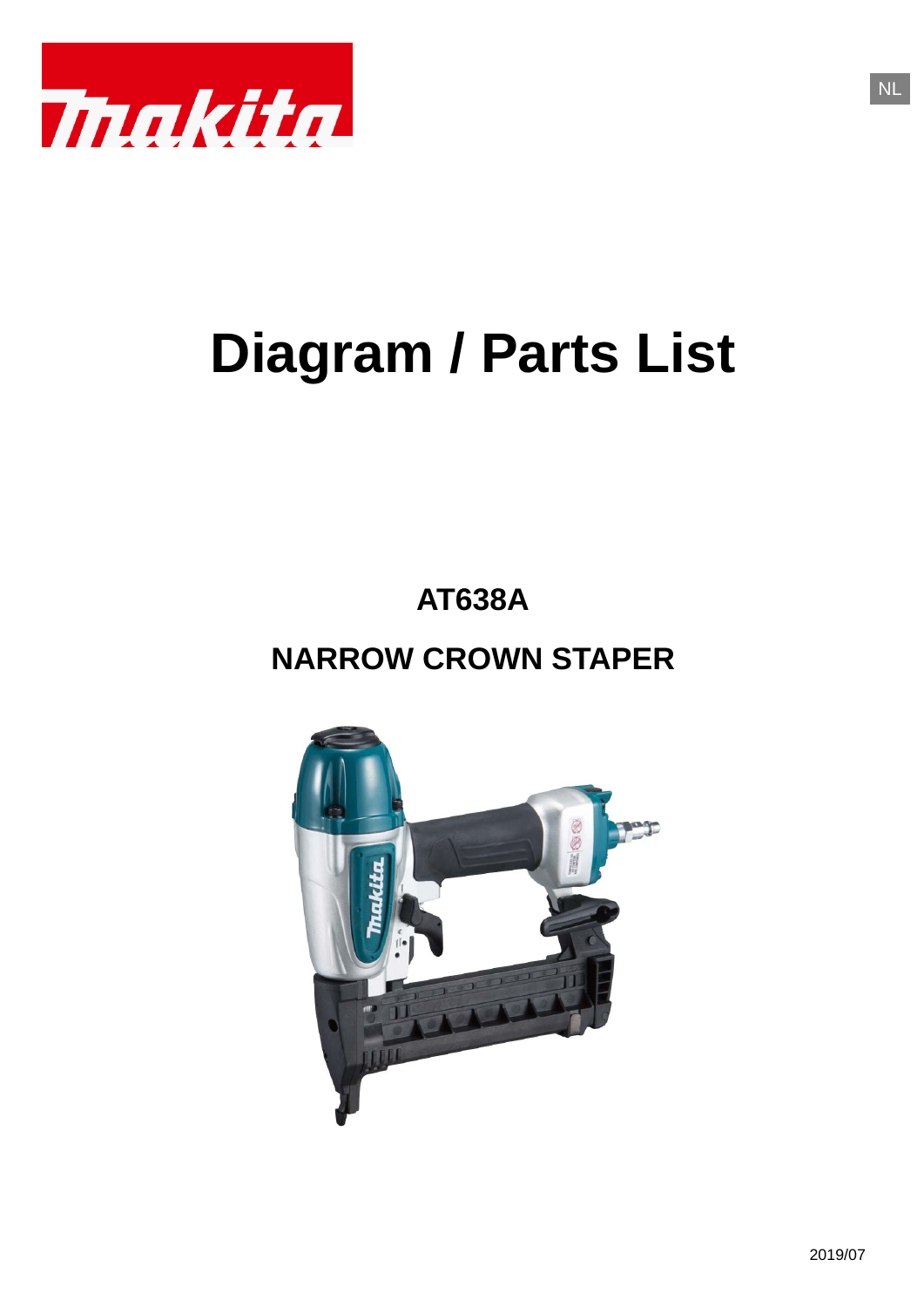#### (NL) AT638A / NARROW CROWN STAPER

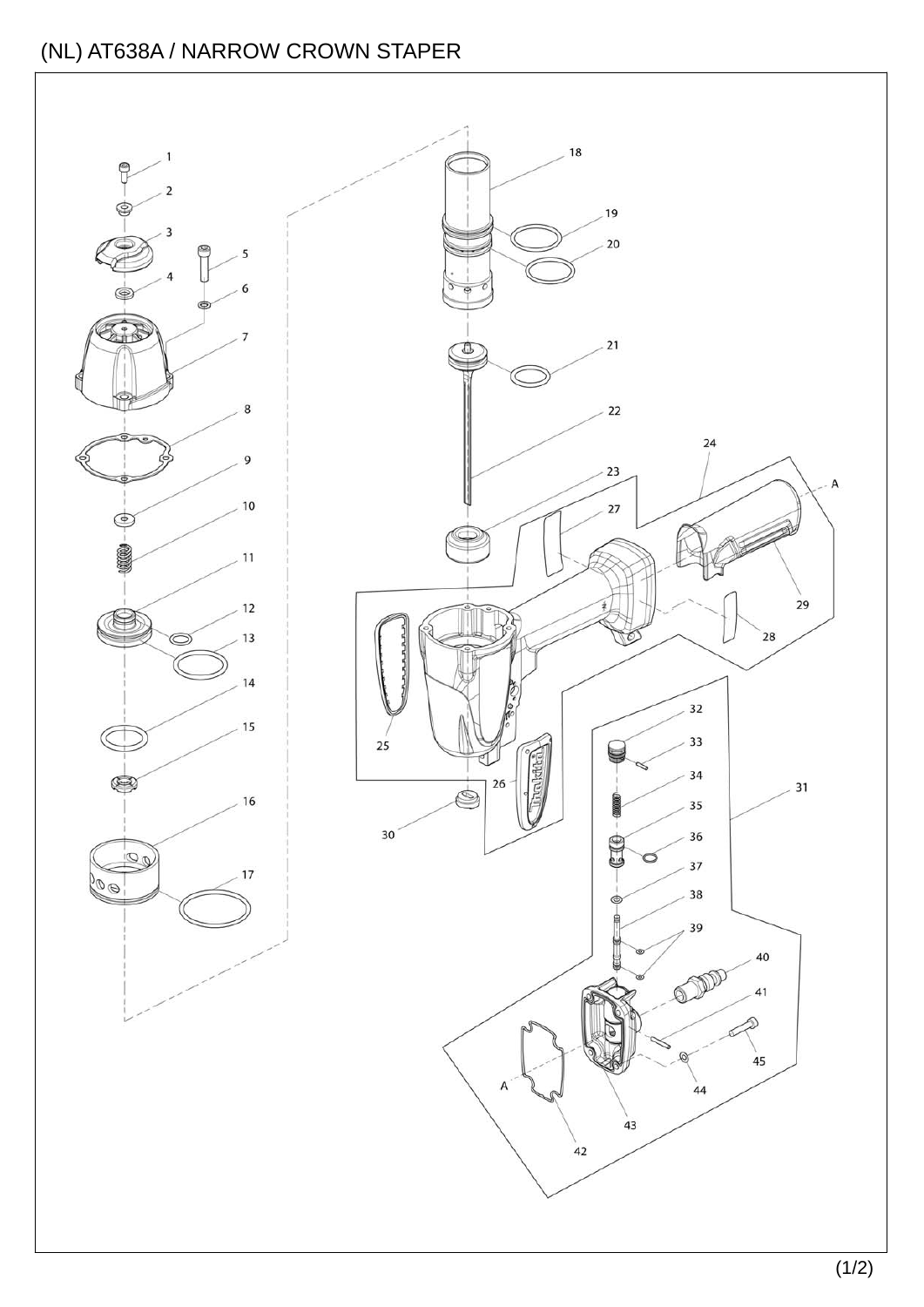#### (NL) AT638A / NARROW CROWN STAPER

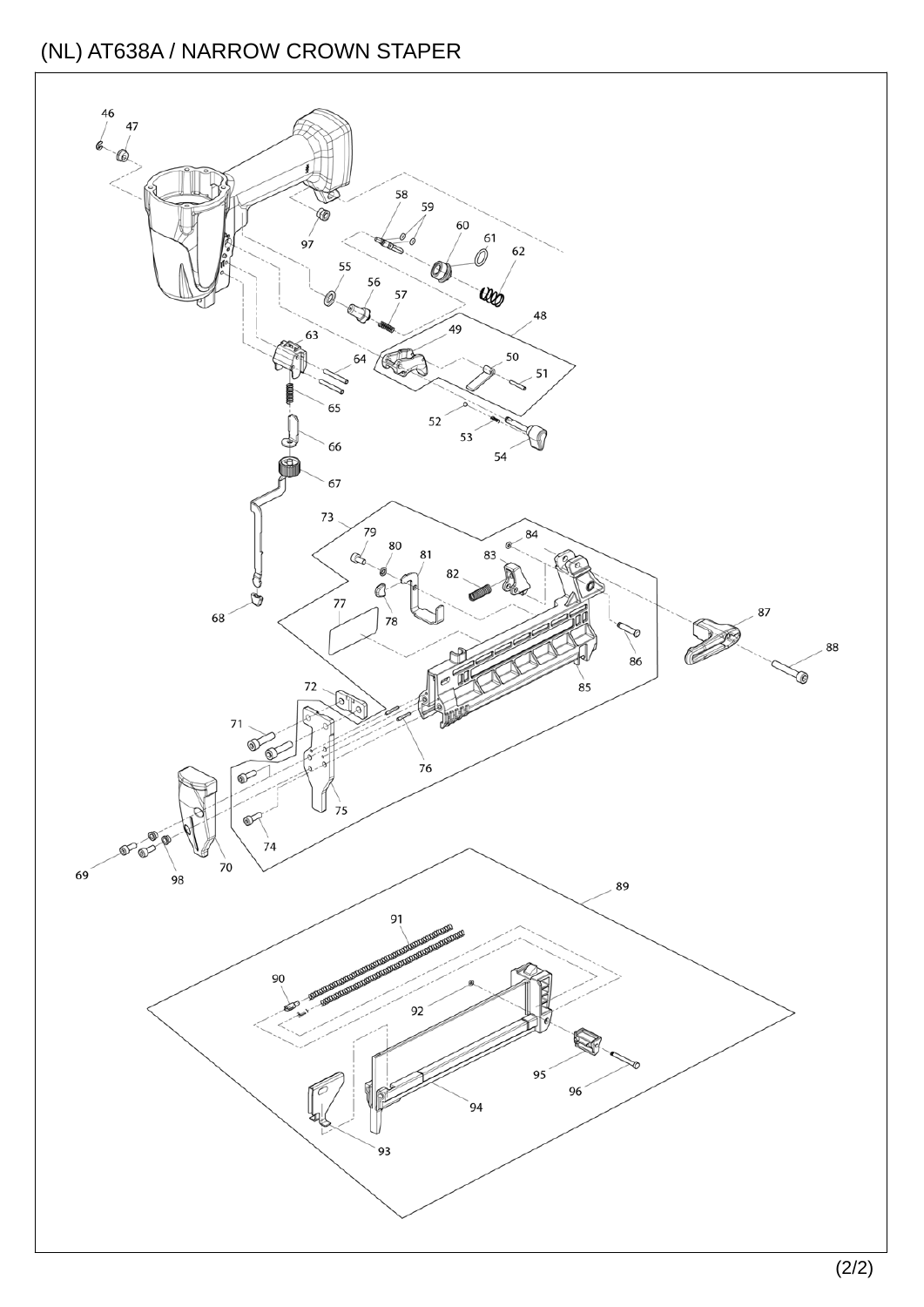## **NL NETHERLANDS**

#### **AT638A / NARROW CROWN STAPER**

| Item       |                 | Sub   Parts No.          | Parts Description                                    | Qty                            | I/C | $E/C$ No. | Close No. Remark |                                                      |
|------------|-----------------|--------------------------|------------------------------------------------------|--------------------------------|-----|-----------|------------------|------------------------------------------------------|
| 001        |                 | HY00000001               | HEX.SOCKET HEAD BOLT M4X10                           | 1                              |     |           |                  |                                                      |
| 002        |                 | HY00000002               | SLEEVE4                                              | $\mathbf{1}$                   |     |           |                  |                                                      |
| 003        |                 | HY00000508               | <b>EXHAUSTCOVER</b>                                  | $\mathbf{1}$                   |     |           |                  |                                                      |
| 004<br>005 |                 | HY00000004<br>HY00000049 | <b>RUBBER WASHER 7</b><br>HEX.SOCKET HEAD BOLT M5X22 | $\mathbf{1}$<br>$\overline{4}$ |     |           |                  |                                                      |
| 006        |                 | HY00000160               | <b>FLAT WASHER 5</b>                                 | $\overline{\mathbf{4}}$        |     |           |                  |                                                      |
| 007        |                 | HY00000511               | <b>TOPCAP</b>                                        | $\mathbf{1}$                   |     |           |                  |                                                      |
| 008        |                 | HY00000509               | TOPCAPGASCKET                                        | $\mathbf{1}$                   |     |           |                  |                                                      |
| 009        |                 | HY00000008               | <b>CUSHION V</b>                                     | $\mathbf{1}$                   |     |           |                  |                                                      |
| 010<br>011 |                 | HY00000629<br>HY00000507 | <b>COMPRESSIONSPRING7</b><br><b>HEADVALVE</b>        | $\mathbf{1}$<br>$\mathbf{1}$   |     |           |                  |                                                      |
| 012        |                 | HY00000010               | O-RING 12                                            | $\mathbf{1}$                   |     |           |                  |                                                      |
| 013        |                 | HY00000011               | O-RING 33                                            | $\mathbf{1}$                   |     |           |                  |                                                      |
| 014        |                 | HY00000408               | ORING26.5                                            | $\mathbf{1}$                   |     |           |                  |                                                      |
| 015        |                 | HY00000014               | <b>CUSHION P</b>                                     | $\mathbf{1}$                   |     |           |                  |                                                      |
| 016<br>017 |                 | HY00000510<br>HY00000016 | <b>CYLINDERSEPARATER</b><br>O-RING 46                | $\mathbf{1}$<br>$\mathbf{1}$   |     |           |                  |                                                      |
| 018        |                 | HY00000512               | <b>CYLINDER</b>                                      | $\mathbf{1}$                   |     |           |                  |                                                      |
| 019        |                 | HY00000021               | O-RING 31                                            | $\mathbf{1}$                   |     |           |                  |                                                      |
| 020        |                 | HY00000409               | <b>ORING30.5</b>                                     | $\mathbf{1}$                   |     |           |                  |                                                      |
| 021        |                 | HY00000400               | ORING22.5                                            | $\mathbf{1}$                   |     |           |                  |                                                      |
| 022<br>023 |                 | HY00000551<br>HY00000546 | <b>DRIVERCOMPLETE</b><br><b>FRONTCUSHION</b>         | $\mathbf{1}$<br>$\mathbf{1}$   |     |           |                  |                                                      |
| 024        |                 | HY00000563               | <b>HOUSINGCOMPLETE</b>                               | $\mathbf{1}$                   |     |           |                  |                                                      |
|            | D <sub>10</sub> |                          | INC. 25-29                                           |                                |     |           |                  |                                                      |
| 025        |                 | HY00000429               | <b>HOUSINGBUMPERR</b>                                | $\mathbf{1}$                   |     |           |                  |                                                      |
| 026        |                 | HY00000428               | <b>HOUSINGBUMPERL</b>                                | $\mathbf{1}$                   |     |           |                  |                                                      |
| 027<br>028 |                 | HY00000664<br>HY00000105 | NAMEPLATE<br><b>CAUTION LABEL</b>                    | $\mathbf{1}$<br>$\mathbf{1}$   |     |           |                  |                                                      |
| 029        |                 | HY00000558               | <b>GRIP</b>                                          | $\mathbf{1}$                   |     |           |                  |                                                      |
| 030        |                 | HY00000023               | <b>FRONT SEAL</b>                                    | $\mathbf{1}$                   |     |           |                  |                                                      |
| 031        |                 | HY00000494               | AIRDUSTERCOMPLETE                                    | $\mathbf{1}$                   |     |           |                  |                                                      |
|            | D <sub>10</sub> |                          | <b>INC. 32-45</b>                                    |                                |     |           |                  |                                                      |
| 032<br>033 |                 | HY00000573<br>HY00000046 | <b>DUSTERBUTTON</b><br><b>PIN 2-10</b>               | $\mathbf{1}$<br>$\mathbf{1}$   |     |           |                  |                                                      |
| 034        |                 | HY00000589               | COMPRESSIONSPRING5                                   | $\mathbf{1}$                   |     |           |                  |                                                      |
| 035        |                 | HY00000599               | VALVEGUIDE                                           | $\mathbf{1}$                   |     |           |                  |                                                      |
| 036        |                 | HY00000399               | ORING8.5                                             | $\mathbf{1}$                   |     |           |                  |                                                      |
| 037        |                 | HY00000397               | ORING5                                               | $\mathbf{1}$                   |     |           |                  |                                                      |
| 038<br>039 |                 | HY00000513<br>HY00000037 | VALVESTEM<br>O-RING 3                                | $\mathbf{1}$<br>$\overline{2}$ |     |           |                  |                                                      |
| 040        |                 | HY00000081               | ONE TOUCH JOINT                                      | 1                              |     |           |                  |                                                      |
| 041        |                 | HY00000054               | SPRING PIN 2.5-18                                    | $\mathbf{1}$                   |     |           |                  |                                                      |
| 042        |                 | HY00000580               | <b>SEALRING</b>                                      | 1                              |     |           |                  |                                                      |
| 043        |                 | HY00000499               | <b>INLETCAP</b>                                      | $\mathbf{1}$                   |     |           |                  |                                                      |
| 044<br>045 |                 | HY00000070<br>HY00000650 | <b>FLAT WASHER4</b><br>HEX.SOCKETHEADBOLTM4X20       | 4<br>$\overline{4}$            |     |           |                  |                                                      |
| 046        |                 | HY00000659               | STOP RING E-3                                        | 1                              |     |           |                  |                                                      |
| 047        |                 | HY00000521               | SLEEVE4                                              | 1                              |     |           |                  |                                                      |
| 048        |                 | HY00000433               | <b>TRIGGERCOMPLETE</b>                               | 1                              |     |           |                  |                                                      |
|            | D <sub>10</sub> |                          | INC. 49-51                                           |                                |     |           |                  |                                                      |
| 049<br>050 |                 | HY00000436<br>HY00000816 | <b>TRIGGER</b><br><b>IDLER</b>                       | 1<br>$\mathbf{1}$              |     |           |                  |                                                      |
| 051        |                 | HY00000053               | SPRING PIN 2.5-16                                    | $\mathbf{1}$                   |     |           |                  |                                                      |
| 052        |                 | HY00000526               | STEELBALL3                                           | 1                              |     |           |                  |                                                      |
| 053        |                 | HY00000590               | COMPRESSIONSPRING2                                   | 1                              |     |           |                  |                                                      |
| 054        |                 | HY00000519               | LEVER4                                               | $\mathbf{1}$                   |     |           |                  |                                                      |
| 055<br>056 |                 | HY00000033<br>HY00000034 | <b>RUBBER RING 8</b><br>TRIGGER VALVE GUIDE          | $\mathbf{1}$<br>$\mathbf{1}$   |     |           |                  |                                                      |
| 057        |                 | HY00000035               | <b>COMPRESSION SPRING 4</b>                          | 1                              |     |           |                  |                                                      |
| 058        |                 | HY00000949               | TRIGGER VALVE STEM                                   | $\mathbf{1}$                   |     |           |                  |                                                      |
| 059        |                 | HY00000037               | O-RING 3                                             | $\overline{c}$                 |     |           |                  |                                                      |
| 060        |                 | HY00000038               | TRIGGER VALVE CASE                                   | 1                              |     |           |                  |                                                      |
| 061        |                 | HY00000039               | O-RING 11                                            | 1                              |     |           |                  |                                                      |
| 062        |                 | HY00000705               | <b>COMPRESSION SPRING 10</b>                         | 1                              |     |           | Interchange      |                                                      |
|            |                 |                          |                                                      |                                |     |           | O: Yes           |                                                      |
|            |                 |                          |                                                      |                                |     |           | X : No           | <: the new part can be substituted for the current.  |
|            |                 |                          |                                                      |                                |     |           |                  | > : the current part can be substituted for the new. |
|            |                 |                          |                                                      |                                |     |           |                  | S : Interchangeable as a set.                        |

NL